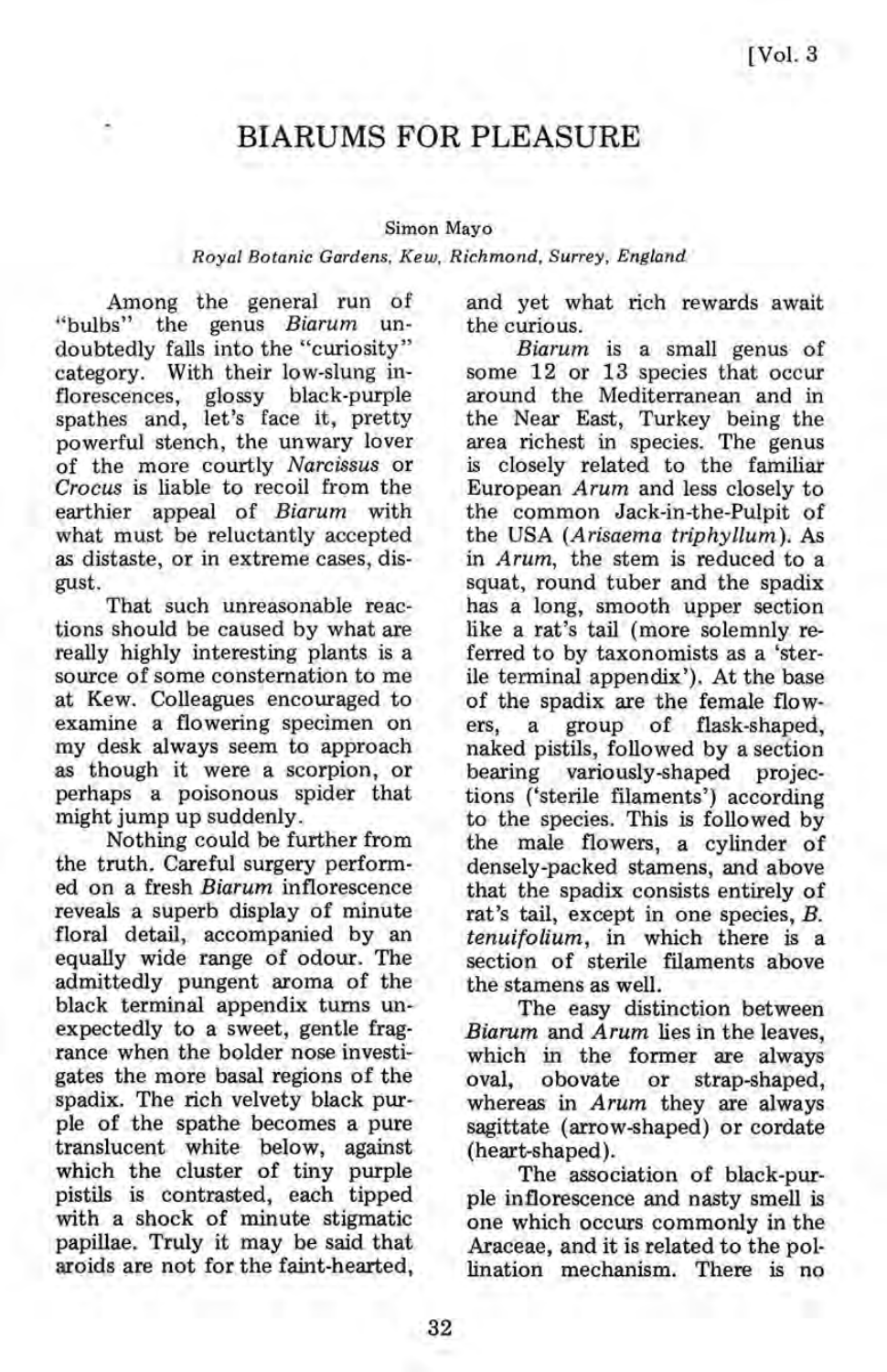

Figure 1: *eximium.*  Inflorescence of *Biarum* 

point in beating about the bush with aroids, and as in other areas of natural history (e.g. insect ecology) the dawning of understanding is frequently accompanied by a certain feeling of revulsion, and I would be the last to deny this having experienced it myself on watching the larvae of some parasitic wasp boiling around inside a hapless caterpillar. Beauty is, however, in the eye of the beholder, and to the truly curious the revelation that the ripe *Biarum* inflorescence is in fact imitating a piece of dung is as fascinating as it is obvious in retrospect. The insects which pollinate the inflorescence are probably dung and carrion flies as in *Arum nigrum,*  though I have no firm confirmation of this from field observations. The

long, erect rat's tail tip of the inflorescence clearly plays a key role in distributing the attractive odour over a wide area, probably because it raises the smell up into more turbulent layers of the air. I can certainly vouch for the fact that my own plants of *Biarum tenuifolium*  can be quite distinctly smelt at a distance of 60 feet when in flower. This is the more remarkable when<br>one considers that the inflorescence, not more than about 6 inches high, sits on a stalk so short that the base of the spathe rests just at the soil surface, and sometimes below it.

In Turkey, biarums grow naturally on rocky hillsides, often among crocuses with which their cultivation has much in common. Biarums flower in the autumn (fall) usually just before the leaves emerge. The foliage then lasts through the winter, dying off in late spring, when the plant enters a dormant phase. In terms of its natural environment this behaviour is quite intelligible since the warm moist winters of the Mediterranean and Near East offer the most favourable growing conditions while the baking hot, dry summers are best spent in "resting". The summer baking is in fact a necessary requirement to really successful cultivations of biarums, and once the leaves die off, plants in pots are best left alone in a hot dry place and not watered again until the tips of the first shoots of the new season's growth appear.

Despite this, I have successfully managed to grow (with my wife's help I must confess ) *B. tenuifolium* planted out in a welldrained spot in our rather cool suburban garden in London. Here,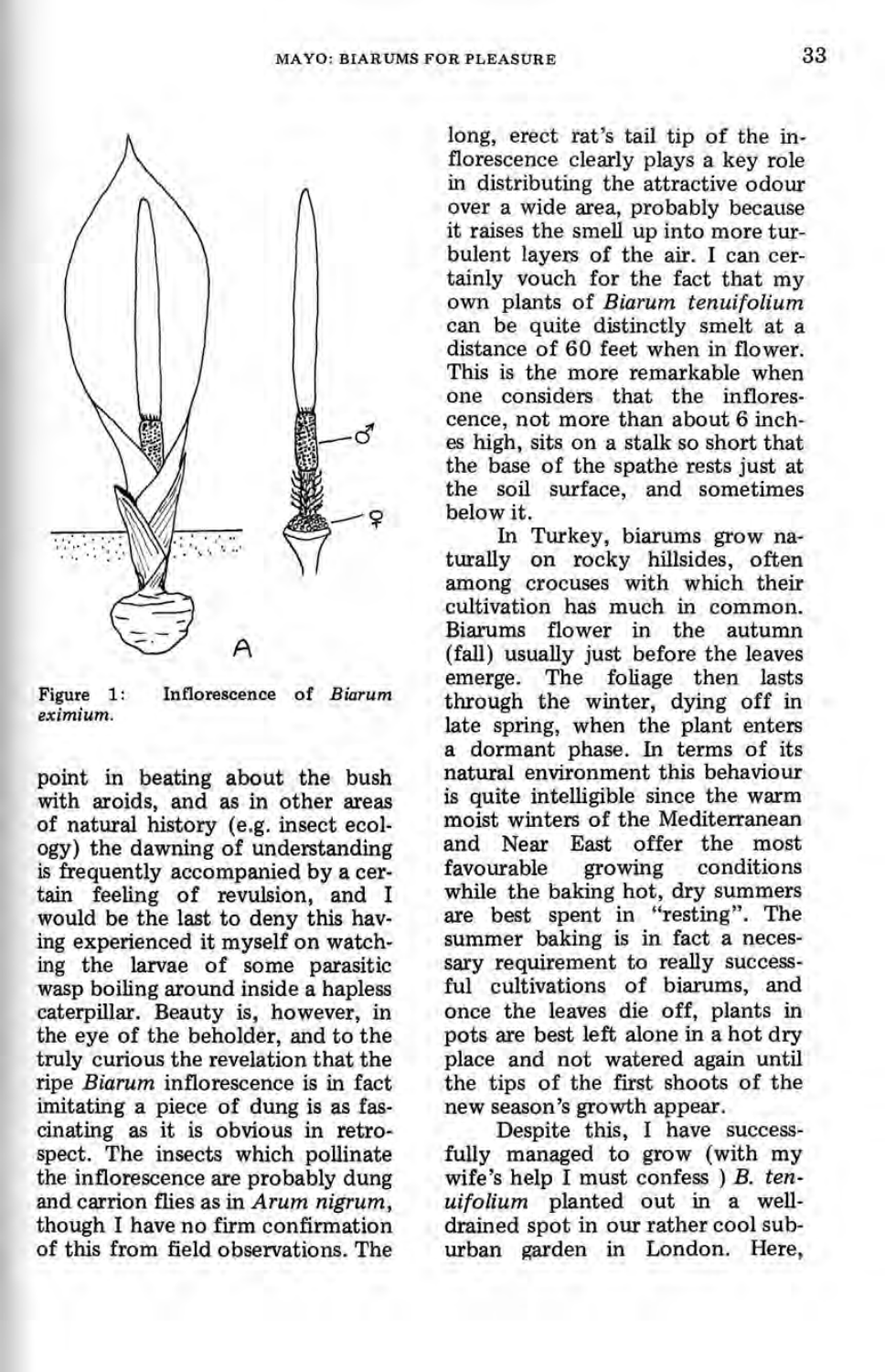

Figures 2 & 3: 2. *Biarum tenuifolium* in flower in our garden in Chiswick, London. Note *Arisaema candidissimum* leaves on the left. 3. *Biarum tenuifolium* foliage with *Sisyrinchium brachypus* on right. Our garden, Chiswick, London.